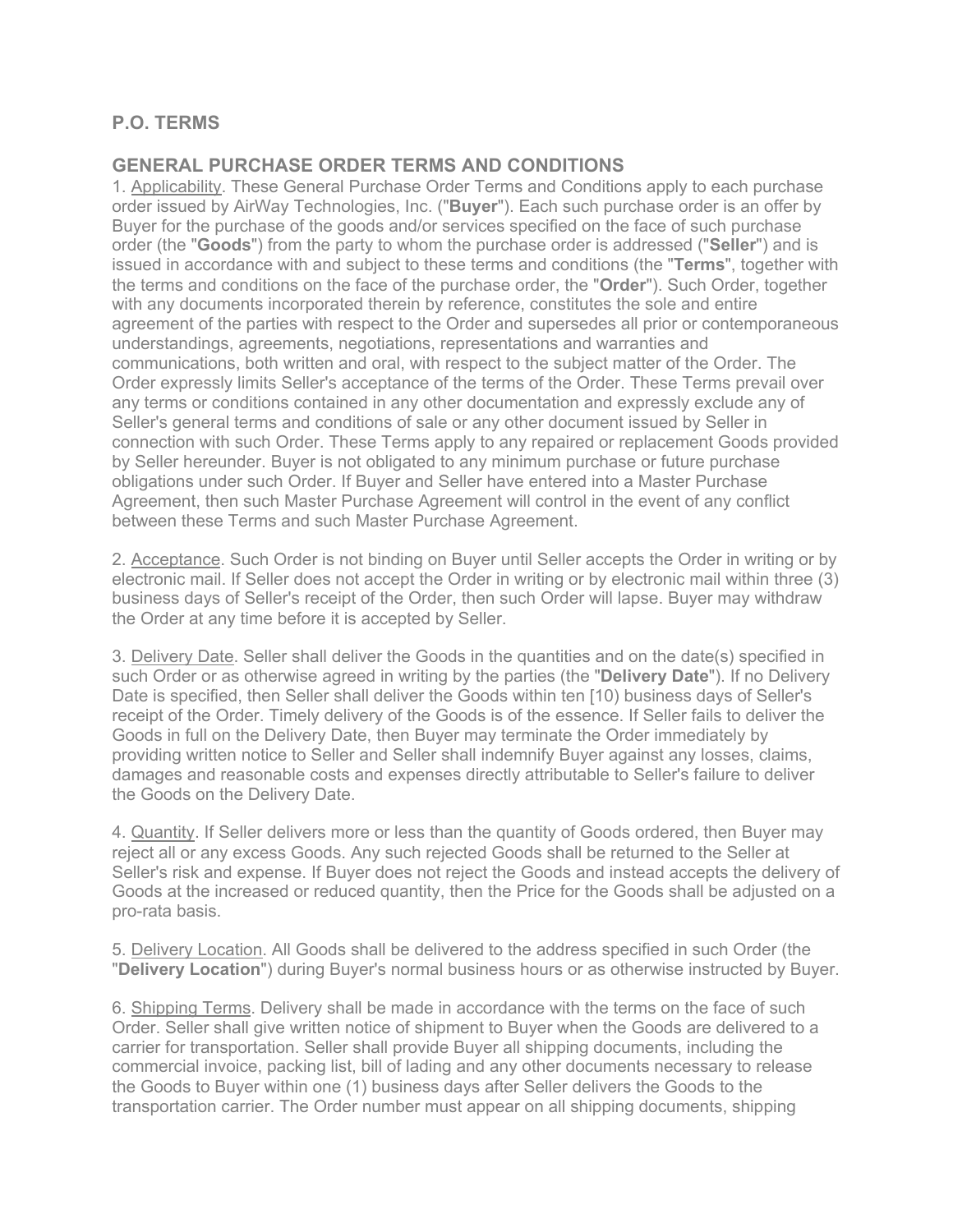labels, bills of lading, invoices, correspondence and any other documents pertaining to the Order. All shipments must include all Goods noted on the Order. No partial shipments are permitted unless pre-approved by the Buyer in writing.

7. Title and Risk of Loss. Title passes to Buyer upon the earlier of (a) delivery of the Goods to the Delivery Location and (b) the payment by Buyer of any portion of the purchase price for such Goods. The Seller bears all risk of loss or damage to the Goods until delivery of the Goods to the Delivery Location.

8. Packaging. All goods shall be packed for shipment according to Buyer's instructions or, if there are no instructions, then in a manner sufficient to ensure that the Goods are delivered in undamaged condition.

9. Amendment and Modification. No change to such Order is binding upon Buyer unless it is in writing, specifically states that it amends such Order and is signed by an authorized representative of Buyer.

10. Inspection and Rejection of Nonconforming Goods. Buyer has the right to inspect the Goods on or after the Delivery Date. Buyer, at its sole option, may inspect all or a sample of the Goods, and may reject all or any portion of the Goods if it determines the Goods are nonconforming or defective. If Buyer rejects any portion of the Goods, Buyer has the right, effective upon written notice to Seller, to: (a) rescind the Order in its entirety; (b) accept the Goods at a reasonably reduced price; or (c) reject the Goods and require replacement of the rejected Goods. If Buyer requires replacement of the Goods, then Seller shall, at its expense, promptly replace the nonconforming Goods and pay for all related expenses, including, but not limited to, transportation charges for the return of the defective goods and the delivery of replacement Goods. If Seller fails to timely deliver replacement Goods, then Buyer may replace them with goods from a third party and charge Seller the cost thereof and terminate such Order for cause pursuant to Section 18. Any inspection or other action by Buyer under this Section shall not reduce or otherwise affect Seller's obligations under the Order, and Buyer shall have the right to conduct further inspections after Seller has carried out its remedial actions. Seller also acknowledges that if Goods were sourced from a prior user that (a) there are no known defects in functionality; and (b) they have verified with the prior user that there were no known defects in functionality when the Goods were decommissioned.

11. Price. The price of the Goods is the price stated in the Order (the "**Price**"). If no price is included in the Order, then the Price shall be the price set out in Seller's published price list in force as of the date of the Order. Unless otherwise specified in the Order, the Price includes all packaging, transportation costs to the Delivery Location, insurance, customs duties and fees and applicable taxes, including, but not limited to, all sales, use or excise taxes. No increase in the Price is effective, whether due to increased material, labor or transportation costs or otherwise, without the prior written consent of the Buyer.

12. Payment Terms. Seller shall issue an invoice to Buyer on or any time after the completion of delivery and only in accordance with the Terms. Buyer shall pay all properly invoiced amounts due to Seller within forty-five (45) days (or such shorter period expressly specified in such Order) after Buyer's receipt of such invoice, except for any amounts disputed by Buyer in good faith. All payments hereunder must be in US dollars and made by check or wire transfer to an account designed by Seller in writing.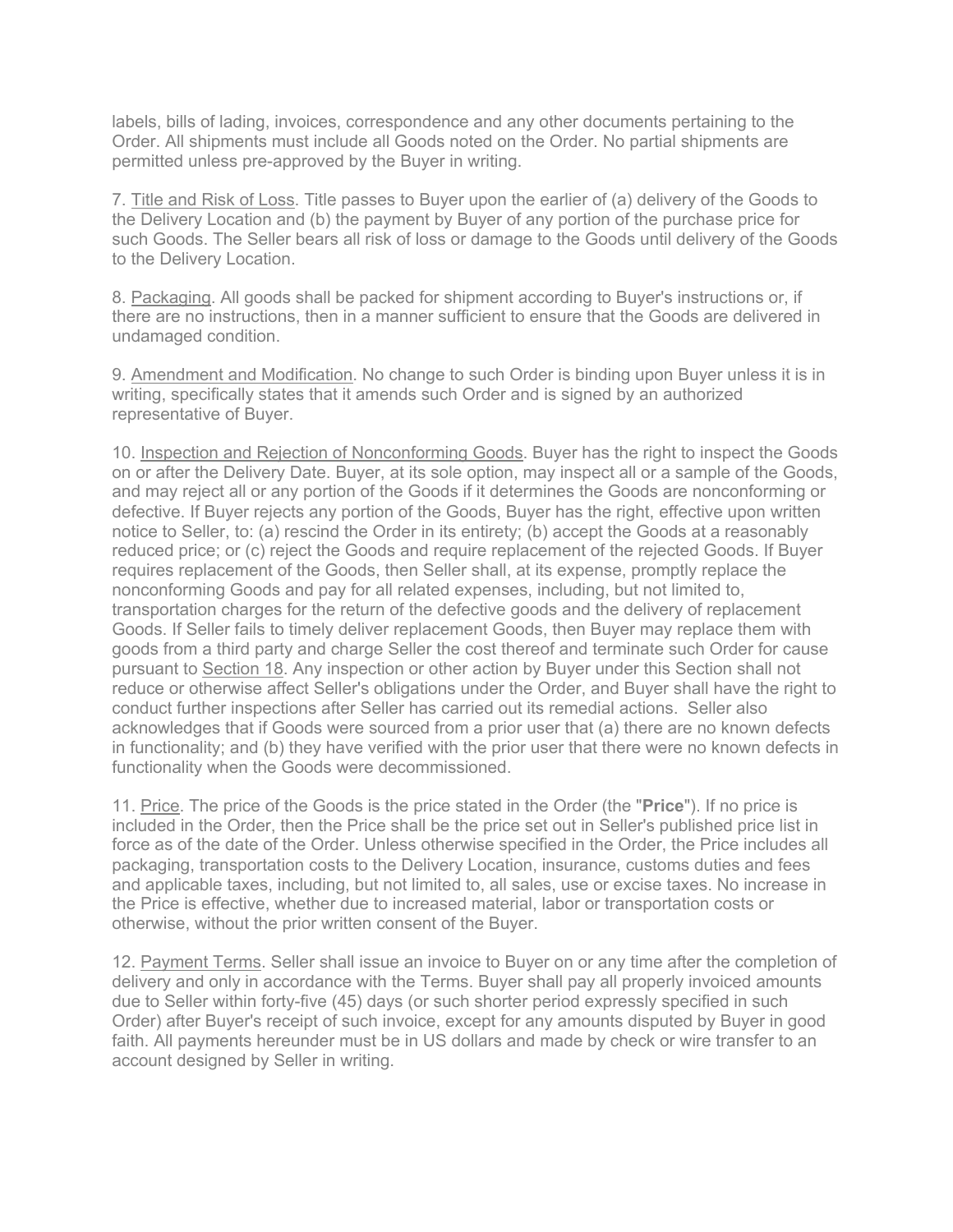13. Setoff. Without prejudice to any other right or remedy, it may have, Buyer, reserves the right to set off, at any time, any amount owing to it by Seller against any amount payable by Buyer to Seller pursuant to related or unrelated business transactions.

14. Warranties. Seller warrants to Buyer that for a period of one (1) year from the Delivery Date, all Goods will: (a) be free from any defects in workmanship, material and design; (b) conform to applicable specifications, drawings, designs, samples and other requirements specified by Buyer; (c) be fit for their intended purpose and operate as intended; (d) be merchantable; (e) be free and clear of all liens, security interests or other encumbrances; (f) be new unless otherwise specified on the Order (and not contain any used or reconditioned components or parts); and (g) not infringe or misappropriate any third party's patent or other intellectual property rights. These warranties survive any delivery, inspection, acceptance or payment of or for the Goods by Buyer. These warranties are cumulative and in addition to any other warranty provided by law or equity. Any applicable statute of limitations runs from the date of Buyer's discovery of the noncompliance of the Goods with the foregoing warranties. If Buyer gives Seller notice of noncompliance with this Section, then Seller shall, at its own cost and expense, promptly replace or repair the defective or nonconforming Goods and pay for all related expenses, including, but not limited to, transportation charges for the return of the defective or nonconforming goods to Seller and the delivery of repaired or replacement Goods to Buyer.

15. General Indemnification. Seller shall defend, indemnify and hold harmless Buyer and its subsidiaries, affiliates, successors or assigns and their respective directors, officers, shareholders and employees and Buyer's customers (collectively, "**Indemnitees**") against any and all loss, injury, death, damage, liability, claim, deficiency, action, judgment, interest, award, penalty, fine, cost or expense, including reasonable attorney and professional fees and costs, and the cost of enforcing any right to indemnification hereunder and the cost of pursuing any insurance providers (collectively, "**Losses**") arising out of or occurring in connection with, the products purchased from Seller or Seller's negligence, willful misconduct or breach of the Terms. Seller shall not enter into any settlement without Buyer's or Indemnitee's prior written consent.

16. Intellectual Property Indemnification. Seller shall, at its expense, defend, indemnify and hold harmless Buyer and any Indemnitee against any and all Losses arising out of, or in connection with, any claim that Buyer's or Indemnitee's use or possession of the Goods infringes or misappropriates the patent, copyright, trade secret or other intellectual property rights of any third party. In no event, shall Seller enter into any settlement without Buyer's or Indemnitee's prior written consent.

17. Compliance with Law. Seller is in compliance with and shall comply with, all applicable laws, regulations and ordinances. The Seller has and shall maintain in effect all the licenses, permissions, authorizations, consents and permits that it needs to carry out its obligations under the Order.

18. Termination. Buyer may terminate such Order, in whole or in part, at any time with or without cause for undelivered Goods on five (5) business days prior written notice to Seller. In addition to any remedies that may be provided under these Terms, Buyer may terminate such Order with immediate effect upon written notice to Seller, either before or after the acceptance of the Goods, if Seller has not performed or complied with any of these Terms, in whole or in part. If Seller becomes insolvent, files a petition for bankruptcy or commences or has commenced against it proceedings relating to bankruptcy, receivership, reorganization or assignment for the benefit of creditors, then Buyer may terminate such Order upon written notice to Seller. If Buyer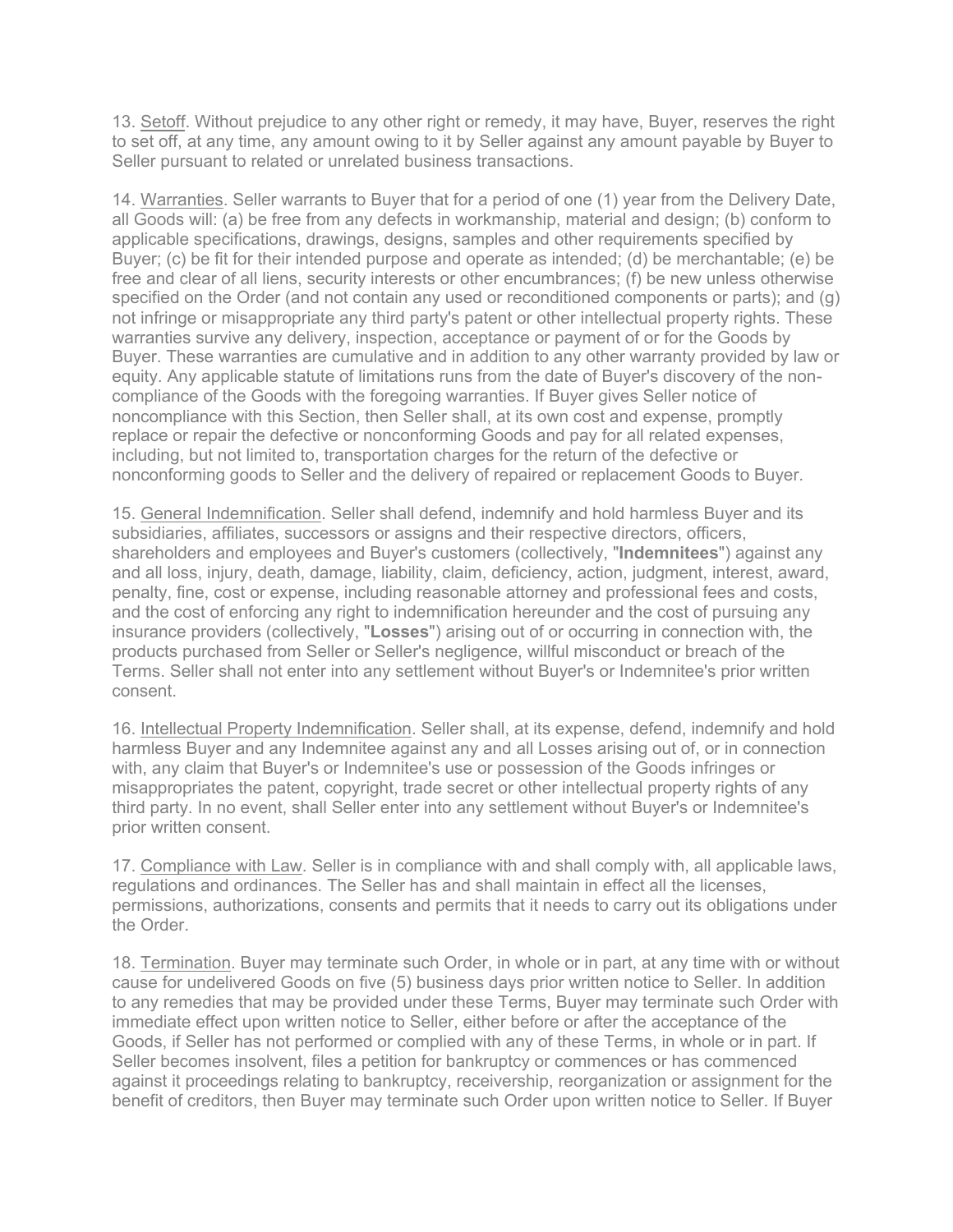terminates the Order for any reason, then Seller's sole and exclusive remedy is payment for the Goods received and accepted by Buyer prior to the termination.

19. Limitation of Liability. Nothing in such Order shall exclude or limit: (a) Seller's liability under Sections 14, 15, 16 and 21 hereof; or (b) Seller's liability for fraud, personal injury or death caused by its negligence or willful misconduct.

20. Waiver. No waiver by any party of any of the provisions of the Order shall be effective unless explicitly set forth in writing and signed by the party so waiving. Except as otherwise set forth in the Order, no failure to exercise, or delay in exercising, any rights, remedy, power or privilege arising from the Order shall operate or be construed as a waiver thereof, nor shall any single or partial exercise of any right, remedy, power or privilege hereunder preclude any other or further exercise thereof or the exercise of any other right, remedy, power or privilege.

21. **Confidential Information**. All non-public, confidential or proprietary information of Buyer, including, but not limited to, specifications, samples, patterns, designs, plans, drawings, documents, data, business operations, customer lists, pricing, discounts or rebates, disclosed by Buyer to Seller, whether disclosed orally or disclosed or accessed in written, electronic or other form or media, and whether or not marked, designated or otherwise identified as "confidential", in connection with the Order is confidential, solely for the use of performing the Order and may not be disclosed or copied unless authorized by Buyer in writing. Upon Buyer's request, Seller shall promptly return all documents and other materials received from Buyer. Buyer shall be entitled to injunctive relief for any violation of this Section. This Section shall not apply to information that is: (a) in the public domain; (b) known to Seller at the time of disclosure; or (c) rightfully obtained by Seller on a non-confidential basis from a third party.

22. Force Majeure. Neither party shall be liable to the other for any delay or failure in performing its obligations under the Order to the extent that such delay or failure is caused by an event or circumstance that is beyond the reasonable control of that party, without such party's fault or negligence, and which, by its nature, could not have been foreseen by such party or, if it could have been foreseen, was unavoidable (**"Force Majeure Event"**). Force Majeure Events include, but are not limited to, acts of God or the public enemy, government restrictions, floods, fire, earthquakes, explosion, epidemic, war, invasion, hostilities, terrorist acts, riots, strikes, embargoes or industrial disturbances. Seller's economic hardship, manufacturing lead times or changes in market conditions are not considered Force Majeure Events. Seller shall use all diligent efforts to end the failure or delay of its performance, ensure that the effects of any Force Majeure Event are minimized and resume performance under the Order. If a Force Majeure Event prevents Seller from carrying out its obligations under the Order for a continuous period of more than fifteen (15) business days, then Buyer may terminate such Order immediately by giving written notice to Seller.

23. Assignment. Seller shall not assign, transfer, delegate or subcontract any of its rights or obligations under the Order without the prior written consent of Buyer. Any purported assignment or delegation in violation of this Section shall be null and void. No assignment or delegation shall relieve Seller of any of its obligations hereunder. Buyer may, at any time, assign, transfer or subcontract any or all of its rights or obligations under the Order without Seller's prior written consent.

24. Relationship of the Parties. The relationship between the parties is that of independent contractors. Nothing contained in the Order shall be construed as creating any agency, partnership, joint venture or other forms of joint enterprise, employment or fiduciary relationship